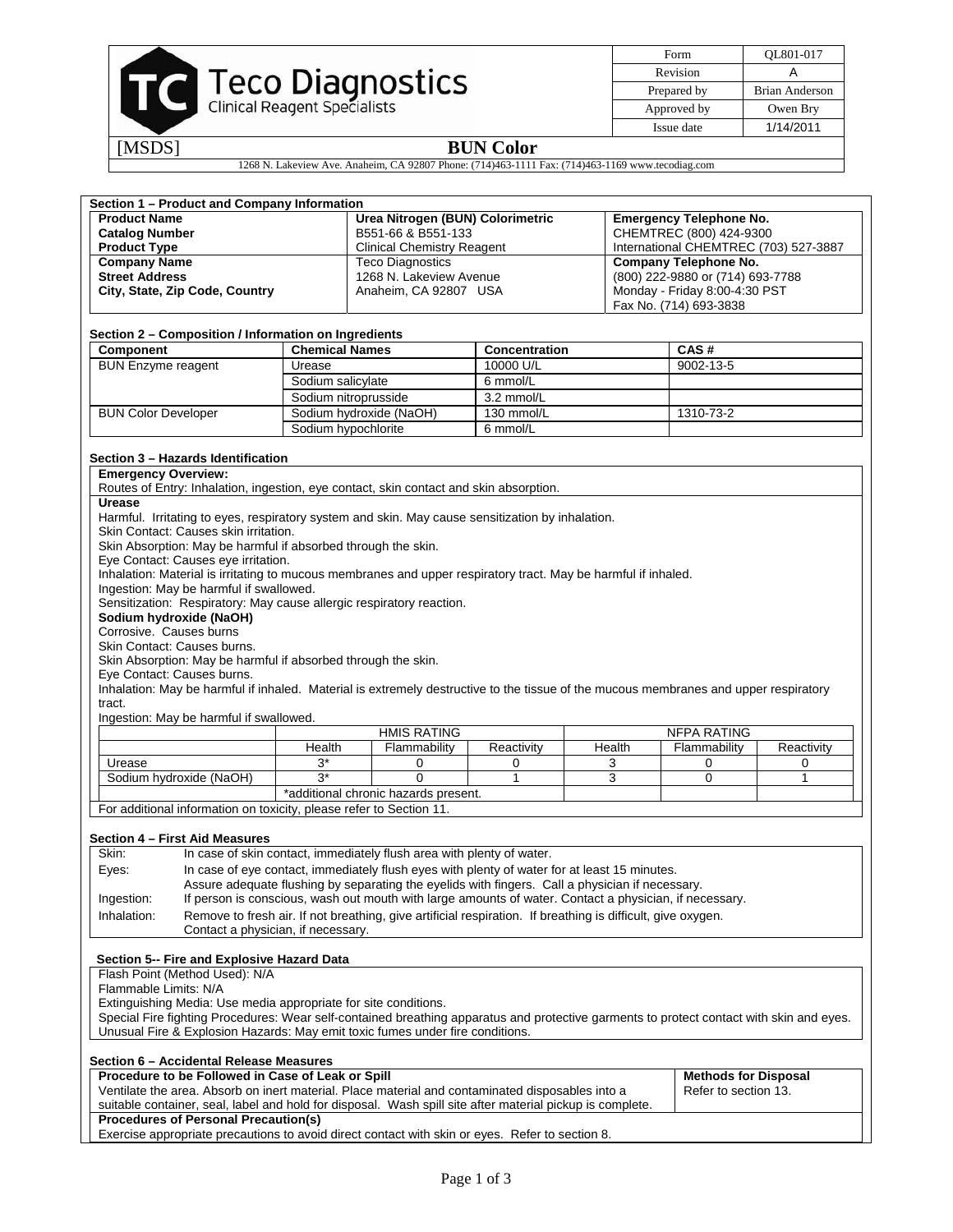| <b>Teco Diagnostics</b><br>Clinical Reagent Specialists |
|---------------------------------------------------------|
|                                                         |

| Form        | OL801-017      |
|-------------|----------------|
| Revision    |                |
| Prepared by | Brian Anderson |
| Approved by | Owen Bry       |
| Issue date  | 1/14/2011      |

## [MSDS] **BUN Color**

1268 N. Lakeview Ave. Anaheim, CA 92807 Phone: (714)463-1111 Fax: (714)463-1169 www.tecodiag.com

|                                                                                      |                |                                |                            |                                                                            | Avoid contact with eyes, skin, and clothing. Avoid prolonged or repeated exposure. Avoid inhalation or ingestion.                |  |  |  |
|--------------------------------------------------------------------------------------|----------------|--------------------------------|----------------------------|----------------------------------------------------------------------------|----------------------------------------------------------------------------------------------------------------------------------|--|--|--|
|                                                                                      |                |                                |                            |                                                                            | Do not pipette by mouth. Wash thoroughly after handling. Wash contaminated clothing before reuse. Refer to Section 8.            |  |  |  |
| <b>Storage</b>                                                                       |                |                                |                            |                                                                            |                                                                                                                                  |  |  |  |
| Store according to package directions.                                               |                |                                |                            |                                                                            |                                                                                                                                  |  |  |  |
| Section 8 - Exposure Controls / PPE                                                  |                |                                |                            |                                                                            |                                                                                                                                  |  |  |  |
| <b>Engineering Controls</b>                                                          |                |                                |                            |                                                                            | <b>Personal Protective Equipment</b>                                                                                             |  |  |  |
| Safety shower and eyewash.<br>Ventilation: General room ventilation is satisfactory. |                |                                |                            | Respiratory Protection: None required where adequately ventilated.         |                                                                                                                                  |  |  |  |
|                                                                                      |                |                                |                            | Protective Clothing: lab coat<br>Protective Gloves: latex or rubber gloves |                                                                                                                                  |  |  |  |
|                                                                                      |                |                                |                            |                                                                            | Eye Protection: safety glasses or goggles                                                                                        |  |  |  |
|                                                                                      |                |                                |                            |                                                                            | Other Protective Equipment: Use a safety pipette device.                                                                         |  |  |  |
| Section 9 - Physical Data                                                            |                |                                |                            |                                                                            |                                                                                                                                  |  |  |  |
| <b>Boiling Point</b>                                                                 |                |                                | <b>Melting Point</b>       |                                                                            | Odor                                                                                                                             |  |  |  |
| N/A                                                                                  |                | N/A                            |                            |                                                                            | No Significant Odor                                                                                                              |  |  |  |
| pH                                                                                   |                |                                | <b>Solubility in Water</b> |                                                                            | Appearance                                                                                                                       |  |  |  |
| Enzyme Reagent: Not relevant to safety<br>Color Developer: Basic                     |                |                                | Soluble                    |                                                                            | Enzyme Reagent: White or White-pink powder<br>Color Developer: Light yellow                                                      |  |  |  |
| Section 10 - Stability and Reactivity                                                |                |                                |                            |                                                                            |                                                                                                                                  |  |  |  |
| <b>Stability</b><br>Stable, under normal handling and storage conditions.            |                |                                |                            |                                                                            |                                                                                                                                  |  |  |  |
| <b>Conditions to Avoid</b>                                                           |                |                                |                            |                                                                            | <b>Materials to Avoid</b>                                                                                                        |  |  |  |
| Color Developer: Conditions of Instability: Absorbs carbon dioxide                   |                |                                |                            |                                                                            | Enzyme Reagent: Strong oxidizing agents.                                                                                         |  |  |  |
| from the air. Sensitive to air.                                                      |                |                                |                            |                                                                            | Color Developer: acids, organic materials, chlorinated                                                                           |  |  |  |
|                                                                                      |                |                                |                            |                                                                            | solvents, aluminum, phosphorus, tin, tin oxides, zinc                                                                            |  |  |  |
|                                                                                      |                |                                |                            | <b>Hazardous Polymerization</b><br><b>Hazardous Decomposition Products</b> |                                                                                                                                  |  |  |  |
| Enzyme Reagent: Not known                                                            |                |                                |                            |                                                                            |                                                                                                                                  |  |  |  |
|                                                                                      |                |                                |                            |                                                                            | Will not occur                                                                                                                   |  |  |  |
| Color Developer: sodium, sodium oxides                                               |                |                                |                            |                                                                            |                                                                                                                                  |  |  |  |
| Section 11- Toxicological Information:                                               |                |                                |                            |                                                                            |                                                                                                                                  |  |  |  |
| <b>Toxicity Data: Urease</b>                                                         |                |                                |                            |                                                                            |                                                                                                                                  |  |  |  |
| Route of exposure                                                                    | <b>Species</b> | Dose                           | Result                     | <b>Remarks</b>                                                             |                                                                                                                                  |  |  |  |
| Intraperitoneal                                                                      | Rat            | 48 mg/kg                       | LD50                       |                                                                            | Sense Organs and Special Senses (Nose, Eye, Ear, and Taste):                                                                     |  |  |  |
|                                                                                      |                |                                |                            |                                                                            | Eye: Lacrimation. Behavioral: Sleep.                                                                                             |  |  |  |
|                                                                                      | Rat            |                                | LD50                       |                                                                            | Kidney, Ureter, Bladder: Urine volume increased.<br>Behavioral: Somnolence (general depressed activity).                         |  |  |  |
| Intravenous                                                                          |                | 20 mg/kg                       |                            |                                                                            | Behavioral: Convulsions or effect on seizure threshold.                                                                          |  |  |  |
| Intraperitoneal                                                                      | Mouse          | 50 mg/kg                       | LD50                       |                                                                            | Sense Organs and Special Senses (Nose, Eye, Ear, and Taste):                                                                     |  |  |  |
|                                                                                      |                |                                |                            |                                                                            | Eye: Lacrimation. Behavioral: Sleep.                                                                                             |  |  |  |
|                                                                                      |                |                                |                            |                                                                            | Kidney, Ureter, Bladder: Urine volume increased.                                                                                 |  |  |  |
| Subcutaneous                                                                         | Mouse          | 58 mg/kg                       | LD50                       | $---$                                                                      |                                                                                                                                  |  |  |  |
| Intraperitoneal                                                                      | Rabbit         | $25 \overline{\mathrm{mg/kg}}$ | LD50                       |                                                                            | Sense Organs and Special Senses (Nose, Eye, Ear, and Taste):                                                                     |  |  |  |
|                                                                                      |                |                                |                            |                                                                            | Eye: Lacrimation. Behavioral: Sleep.                                                                                             |  |  |  |
|                                                                                      |                |                                |                            |                                                                            | Kidney, Ureter, Bladder: Urine volume increased.                                                                                 |  |  |  |
| Intravenous                                                                          | Rabbit         | 6 mg/kg                        | LD50                       |                                                                            | Behavioral: Somnolence (general depressed activity).<br>Behavioral: Convulsions or effect on seizure threshold. Lungs,           |  |  |  |
|                                                                                      |                |                                |                            |                                                                            | Thorax, or Respiration: Dyspnea.                                                                                                 |  |  |  |
| Intraperitoneal                                                                      | Guinea pig     | 35 mg/kg                       | LD50                       |                                                                            | Sense Organs and Special Senses (Nose, Eye, Ear, and Taste):                                                                     |  |  |  |
|                                                                                      |                |                                |                            |                                                                            | Eye: Lacrimation. Behavioral: Sleep.                                                                                             |  |  |  |
|                                                                                      |                |                                |                            |                                                                            | Kidney, Ureter, Bladder: Urine volume increased.                                                                                 |  |  |  |
|                                                                                      |                |                                |                            |                                                                            | Signs and Symptoms of Exposure: To the best of our knowledge, the chemical, physical, and toxicological properties have not been |  |  |  |
| thoroughly investigated.                                                             |                |                                |                            |                                                                            |                                                                                                                                  |  |  |  |